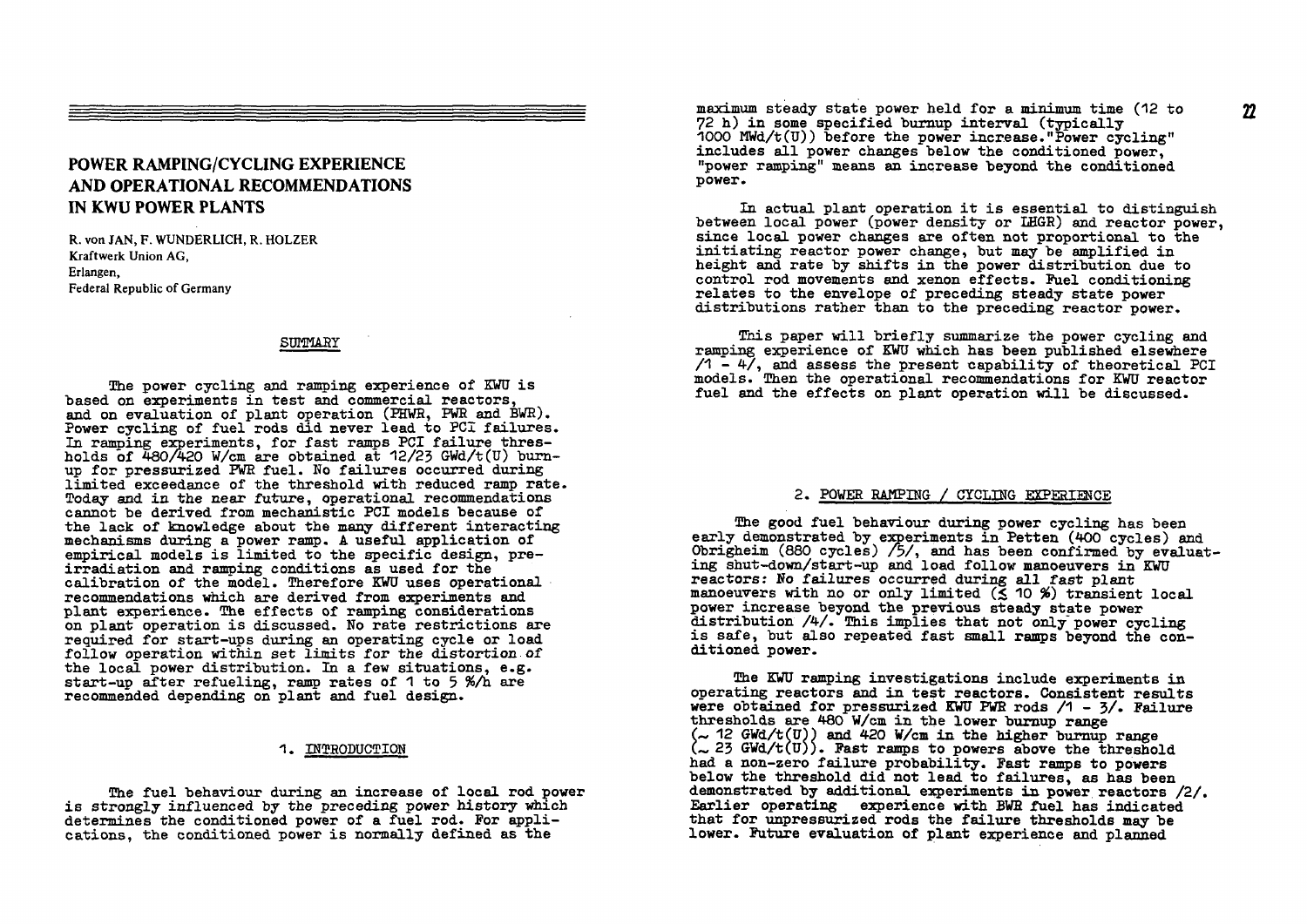**ramp tests will provide new data for unpressurized and pressurized BWR rods.** 

 $\blacksquare$ 

**Substantial efforts have been made to determine the allowable ramp rate for safely exceeding the failure threshold during high power ramps. With individual rod testing of PWB rods up to 70 W/cm beyond the threshold /2/, failures could be prevented by reducing the ramp rate above the threshold to values in the range 0.1 - 5 W/'cm min (Pig. 1). FWR and BWR plant experience gives a more detailed picture /1,4-/: (i) Local ramp rates > 3 W/cm min did lead to failures, (ii) ramp rates é0-3 W/cm min did not lead to failures with ramps to LHGBs in the range 400 - 4-50 W/cm, (iii) above A-50 W/cm peak LHGR, there is no confirmed PWE plant experience with high and slow ramps, but BWB experience indicates that with unpressurized rods ramp rates <0.1 W/cm min are required to prevent failures. Therefore one might speculate that the safe ramp rate is not a single number, but may depend on design and peak LHGR.** 

### **3- MODELLING CONSIDERATIONS**

**Today it is generally accepted that PCI failures are caused by a combination of clad stress and chemical attack at the clad inner surface. Nevertheless, at the present time it is not possible to describe the PCI failure mechanism by the aid of first principles. There are too many interacting mechanisms which are not yet fully understood.** 

**In order to predict the clad stress during a power ramp, it is necessary to have full knowledge of the following effects :** 

- **gap size at the start of a ramp (mainly depending on fuel densification, swelling, relocation and. thermal expansion, and on clad creepdown,ovalization,and thermal expansion),**
- **gap conductance (mainly depending on the size of the residual gap due to surface roughness and waviness, on the composition of the gas in the residual gap, and on the contact pressure contribution to the gap conductance),**
- **fuel relaxation (mainly depending on the reversibility of relocation and the fuel creep properties),**
- **stress localization at the clad inner surface (opposite to radial fuel cracks and at pellet/pellet interfaces).**

**The knowledge of the kinetics of transient fission gas release is a pre-requisit for the knowledge of the gap conductance during a power ramp, since it is well known that power ramps up to power levels where PCI failures can occur, are accompanied by large amounts of transiently released fission gas /1/. Due to the fact that the thermal conductivity of the fission gas is about 20 times lower than the thermal conductivity of the fill gas helium, the transient gas release** 

**during a power ramp may significantly influence the gap conductance /6,7/ and thereby fuel thermal expansion and clad strain and stress. Mechanistic modelling of the chemical aspects of PCI is preséntly even more difficult than calculation of clad stresses because of the lack of basic information (e.g. species of volatile fission products causing stress corrosion cracking, chemical state of the species reacting with the clad, necessary fission product concentrations).** 

**Bnpirical PCI models as e.g. the CANDU Fuelograms /8/, the POSHO model /9/, or the EWU interference approach /6,10/ can only be valid for the specific fuel design, preirradiation and ramping conditions as used for the calibration of the models. As an example unpressurized CANDU fuel with collapsed clad and pressurized PWB fuel with freestanding clad behave differently /1,4/, since the mentioned design differences have a strong influence on the gap size at the start of a ramp on the gap conductance during a ramp (increasing gap conductance with increasing prepressurization).** 

**As pointed out in chapter 2, power cycling in contrast to power ramping does not lead to PCI failures. This is understandable because there is practically no clad stress due to mechanical fuel/clad interaction during power cycling: The fuel-to-clad gap and - particularly at high power - cracks within the fuel open during the power decrease and close again during the power increase. Also transient fission product release is not given in the case of power cycling, since the fuel has already released the fission products at previous high power levels.** 

### **4. FUEL OPERATING BEOOMMEffDATIONS**

**Because of the uncertainties in PCI modeling, it is the general philosophy of KWU that fuel operating guidelines, which are both effective in preventing failures and economic by minimizing availability losses, must presently be based on experience rather than models. Obviously, such guidelines have only to be applied in those operational conditions and power ranges, where local exceedance of the PCI failure threshold is anticipated. The main features of the guidelines for KWU fuel may be summarized as follows.** 

**(i) An optimized operating mode has to be used to limit the distortion of the power distribution during fast plant manoeuvers. In modem EWU PWBs this is done by an operational safety grade limitation system which limits local power density and shifts in power distribution /11/. In EWU-BWEs there are limitations on rod control, and mainly flow control is used in the high power range (Pig. 2). The continuous control rod drive enables to restrict the motion of rods in the high power range (e.g. for burnup compensation) to small steps which do not require preconditioning.** 

23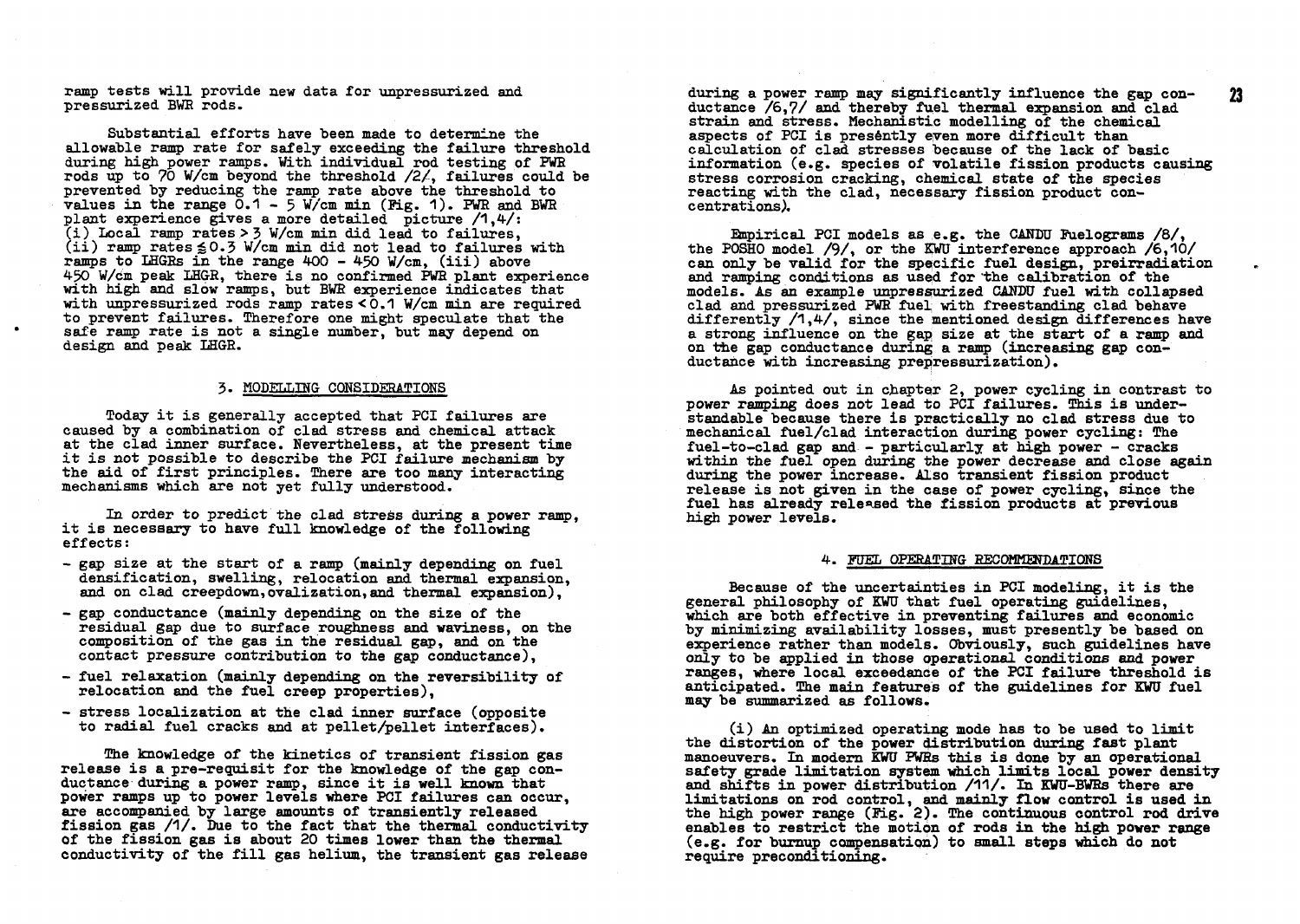**(ii) There is no rate limitation on power cycling, i.e. load changes or start-ups during an operational cycle, within the envelope of the conditioned power or the preceding steady state full power distribution. In BWEs this may require temporary surveillance of in-core detector signals at odd xenon conditions. Experience shows that repeated limited exceedance of the envelope (5 - 10 %) is tolerable. In particular, load follow operation and frequency stabilization seem to be no problem, since the fuel remains conditioned to higher than the steady state local power (schematically shown in Fig. 3).** 

**(iii) A rate limitation to ± 3 % Pti/b is recommended only if a conditioned power distribution does not exist or is significantly exceeded in the high power range (ramping beyond the PCI threshold). This mainly applies to the first start-up after refueling, the first start-up after control rod pattern exchange in BWRs, and the first return to full power after extended (> 4 weeks) part load operation. (Additional re**commendations and  $\leq 1$  % P<sub>N</sub>/h ramp rate in the above cases are **applied for unpressurized BWR fuel, particularly for 7x7 fuel.)** 

**The effect of these guidelines on plant availability is not very significant in standard plants. The optimized operating mode as outlined under (i) has practically négligeable effects. The requirement (ii), that the envelope of the conditioned power distribution is not significantly exceeded, also imposes only small restrictions which are comparable to those resulting from the additional requirement not to exceed design limits (e.g. max. LHGR). The effect of the rate limitations in the particular situations stated under (iii) can easily be estimated. If one conservatively assumes 5-1 0 events per operational cycle (year), which require a 5 %/h rate limitation from 70 to 100 % power, the loss will be less than 10 full power hours or <0.15 %•** 

## **REFERENCES**

- **/1/ HOLZER, R., KNOEDLER, D., STEHLE, H., ANS Top. Meeting on Water Reactor Fuel Performance, St. Charles,Illinois, May 9 - 11, 1977.**
- /2/ HOLZER, R., STEHLE, H., KTG/ENS/JRC Meeting on Ramping **and Load Following Behaviour of Reactor Fuel, Petten, Netherlands, Nov. 30 - Dec. 1, 1978.**
- **/3/ STEHLE, H., VON JAN, R., KNAAB, H., Session C2, NUCLEI 78, October 3-7 , 1978, Basel, Switzerland.**
- **A / TON JAN, R., HOESL, S., ANS Top. Meeting on Light Water Reactor Fuel Performance, Portland, Oregon, Anril 29 - May 2, 1979-**
- **/5/ MANZEL, R., STEHLE, H., Proc. European Nuclear Conference, Paris, April 1975, Pergamon Press, Vol. 3, Part 1.**
- **/6/ WUNDEELICH, F., HOLZER, R., FUCHS, H.P., HERING, W., IAEA Specialists Meeting on "Fuel Element Performance Computer Modelling", Blackpool U. K., March 13 - 17, 1978.**
- **/7/ WUNDERLICH, F., GARZAROLLI, F., Deut. Atomforum, Proceedings Reactor Conference, Hannover 1978, p. 525.**
- **/8/ PIMN, W.J., LO, R.K., WOOD, J.C., Nucl. Techn. 34, 249, (1977).**
- **/9/ Nuclear Fuel Performance Evaluation, EPRI NP-409, June 1977-**
- **/10/ WUNDERLICH, F., DISTLER, I., FUCHS, H.P., HERING, W., Deut. Atomforum, Proceedings Reactor Conference, Mannheim 1977, P- 469.**
- **/11/ ALEITE, W., ENS Int. Meeting on Nuclear Power Reactor Safety, Oct. 16 - 19, 1978, Brussels, Belgium.**